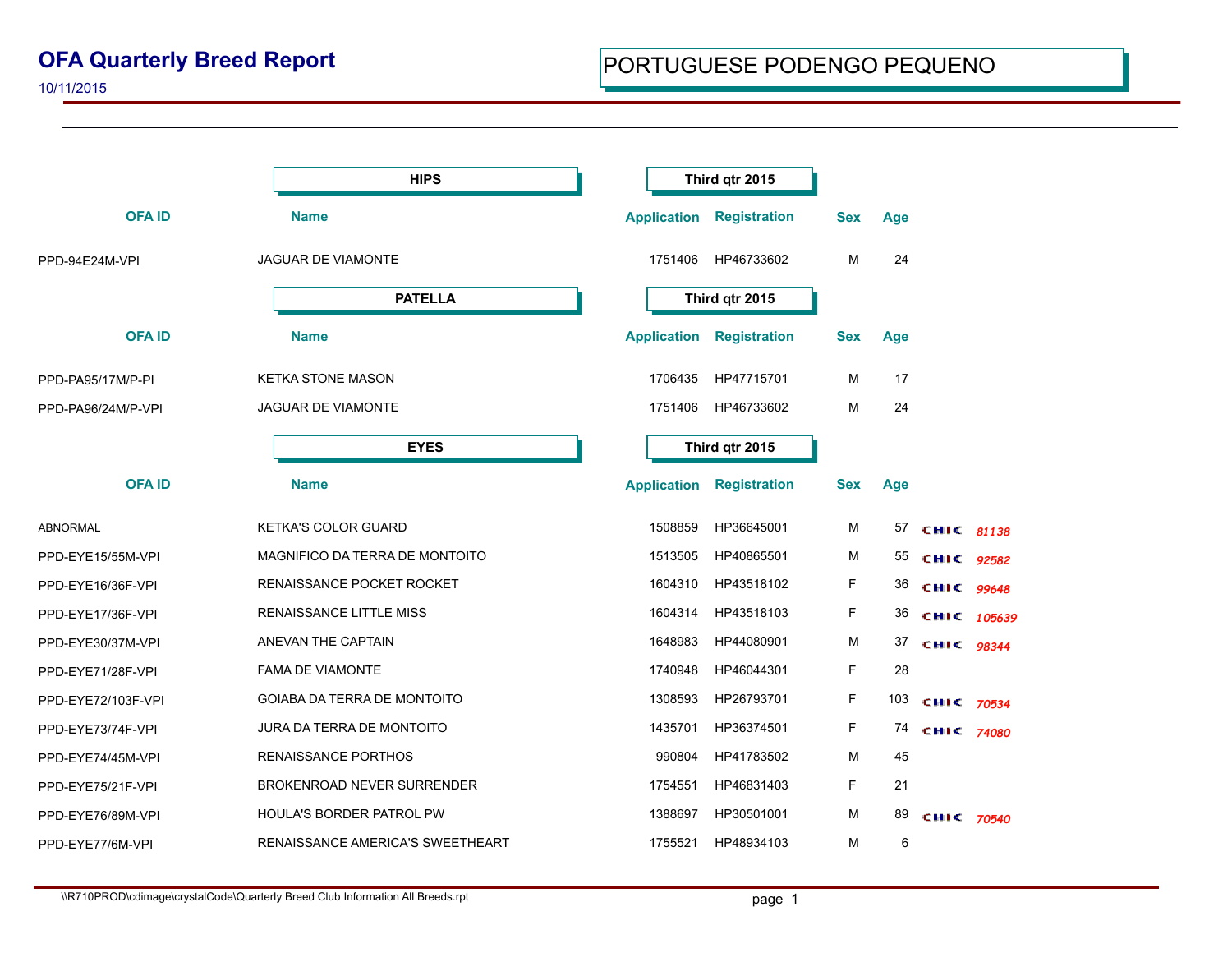## **OFA Quarterly Breed Report**

10/11/2015

|                    | <b>HIPS</b>                        | by Registered Name |                     | Third qtr 2015 |     |                   |
|--------------------|------------------------------------|--------------------|---------------------|----------------|-----|-------------------|
| <b>OFAID</b>       | <b>Name</b>                        | <b>Application</b> | <b>Registration</b> | <b>Sex</b>     | Age |                   |
| PPD-94E24M-VPI     | <b>JAGUAR DE VIAMONTE</b>          | 1751406            | HP46733602          | M              | 24  |                   |
|                    | <b>PATELLA</b>                     | by Registered Name |                     | Third qtr 2015 |     |                   |
| <b>OFAID</b>       | <b>Name</b>                        | <b>Application</b> | <b>Registration</b> | <b>Sex</b>     | Age |                   |
| PPD-PA96/24M/P-VPI | <b>JAGUAR DE VIAMONTE</b>          | 1751406            | HP46733602          | M              | 24  |                   |
| PPD-PA95/17M/P-PI  | <b>KETKA STONE MASON</b>           | 1706435            | HP47715701          | м              | 17  |                   |
|                    | <b>EYES</b>                        | by Registered Name | Third qtr 2015      |                |     |                   |
| <b>OFAID</b>       | <b>Name</b>                        | <b>Application</b> | <b>Registration</b> | <b>Sex</b>     | Age |                   |
| PPD-EYE30/37M-VPI  | ANEVAN THE CAPTAIN                 | 1648983            | HP44080901          | M              | 37  | <b>CHIC</b> 98344 |
| PPD-EYE75/21F-VPI  | <b>BROKENROAD NEVER SURRENDER</b>  | 1754551            | HP46831403          | F              | 21  |                   |
| PPD-EYE71/28F-VPI  | <b>FAMA DE VIAMONTE</b>            | 1740948            | HP46044301          | F              | 28  |                   |
| PPD-EYE72/103F-VPI | <b>GOIABA DA TERRA DE MONTOITO</b> | 1308593            | HP26793701          | F              | 103 | CHIC 70534        |
| PPD-EYE76/89M-VPI  | HOULA'S BORDER PATROL PW           | 1388697            | HP30501001          | M              | 89  | CHIC 70540        |
| PPD-EYE73/74F-VPI  | JURA DA TERRA DE MONTOITO          | 1435701            | HP36374501          | F              | 74  | CHIC 74080        |
| <b>ABNORMAL</b>    | <b>KETKA'S COLOR GUARD</b>         | 1508859            | HP36645001          | M              | 57  | CHIC 81138        |
| PPD-EYE15/55M-VPI  | MAGNIFICO DA TERRA DE MONTOITO     | 1513505            | HP40865501          | M              | 55  | CHIC 92582        |
| PPD-EYE77/6M-VPI   | RENAISSANCE AMERICA'S SWEETHEART   | 1755521            | HP48934103          | M              | 6   |                   |
| PPD-EYE17/36F-VPI  | <b>RENAISSANCE LITTLE MISS</b>     | 1604314            | HP43518103          | F              | 36  | CHIC 105639       |
| PPD-EYE16/36F-VPI  | RENAISSANCE POCKET ROCKET          | 1604310            | HP43518102          | F              | 36  | CHIC 99648        |
| PPD-EYE74/45M-VPI  | <b>RENAISSANCE PORTHOS</b>         | 990804             | HP41783502          | M              | 45  |                   |